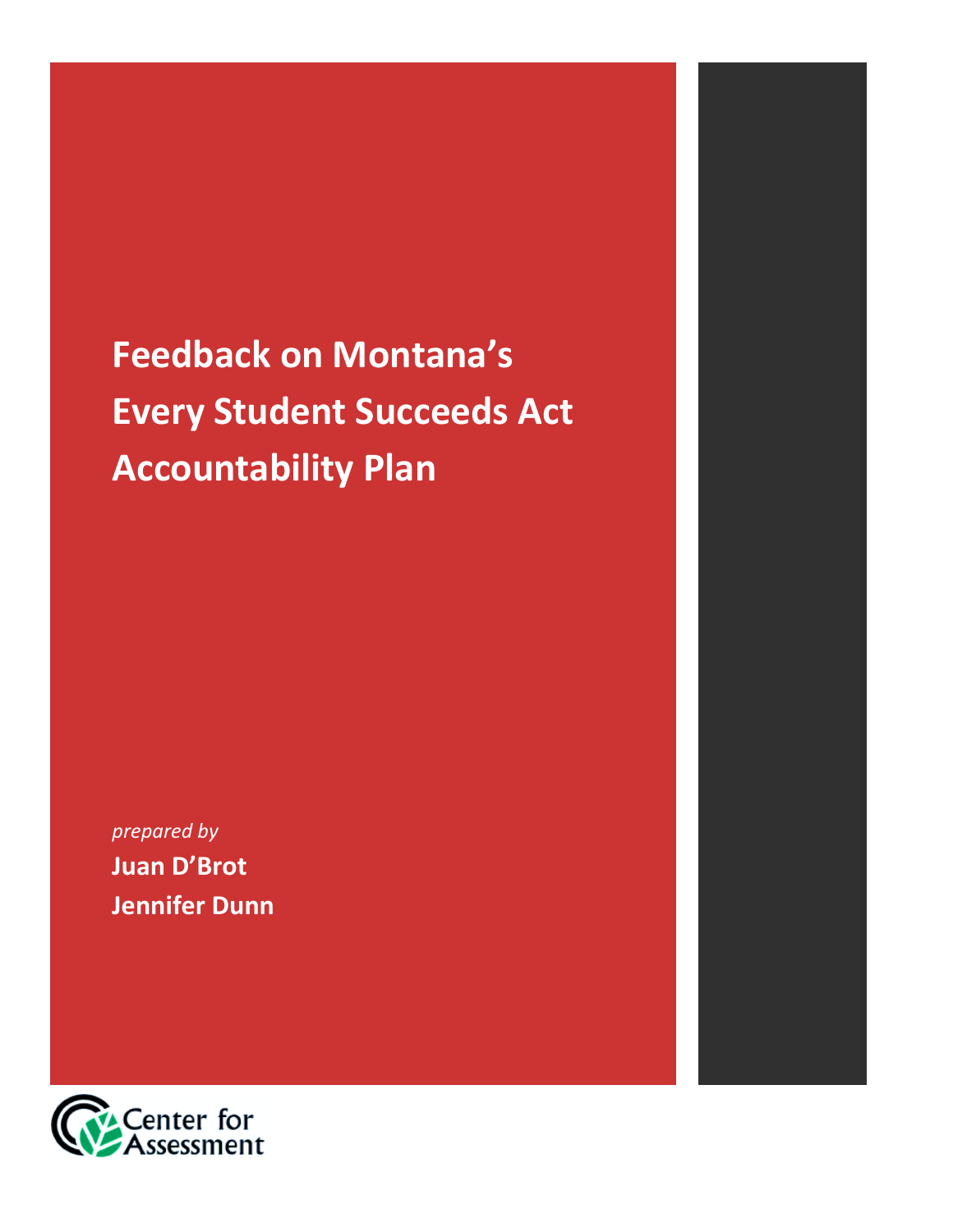#### **Introduction**

This document has been prepared to provide some high-level feedback on the Montana state accountability plan. We approach this task as 'critical friends' to help provide objective advice and suggestions to support Montana's commitment to developing strong, technically defensible solutions to support their policy priorities.

Our intent is to help the state establish a process for establishing overall goals for the educational system and an accountability system that helps them achieve these goals. In reviewing this document, we focused primarily on accountability and reporting [long term goals, challenging academic standards and assessments, and accountability], as these areas draw on our experiences and areas of expertise. Issues related to funding, school improvement, and teacher effectiveness were beyond the scope of our review.

Our feedback is presented informally as a series of bulleted notes we hope to talk through with state leadership. In general, as you approach refining the plan, we encourage you to think about the story you want to tell and articulate how the accountability system has been designed to help you tell the story. The following notes are placeholders and do not stand-alone without the context and explanation we hope to offer in a discussion.

Below, we present two sets of comments. First, we present comments specific to Montana's draft Every Student Succeeds Act (ESSA) State Plan. Second, we present some general comments in developing Montana's Plan and System. We would be happy to answer any questions Montana may have or provide additional thoughts or comments based on our recommendations.

## **Comments Specific to Montana's Plan for Identifying the Vision, Goals, and Design Principles**

In refining the overall plan, we suggest considering the following processes and specific recommendations:

- Establish a clear statement of the state's policy priorities and values
	- o For example: Montana prioritizes graduation from high school, promoting college/career readiness, equity, and developing non-academic skills in students.
	- o In order to align with stated priorities and goals, long term goals should include a plan for establishing goals for college/career readiness and developing nonacademic skills in addition to the stated goals for performance (General and ELL), growth, and graduation.
	- o Clearly articulate how Montana wishes to conceptualize school quality. For example, by deepening the measure of student learning or by expanding the concept of school quality (e.g., through the use of improvement strategies or measures of student success).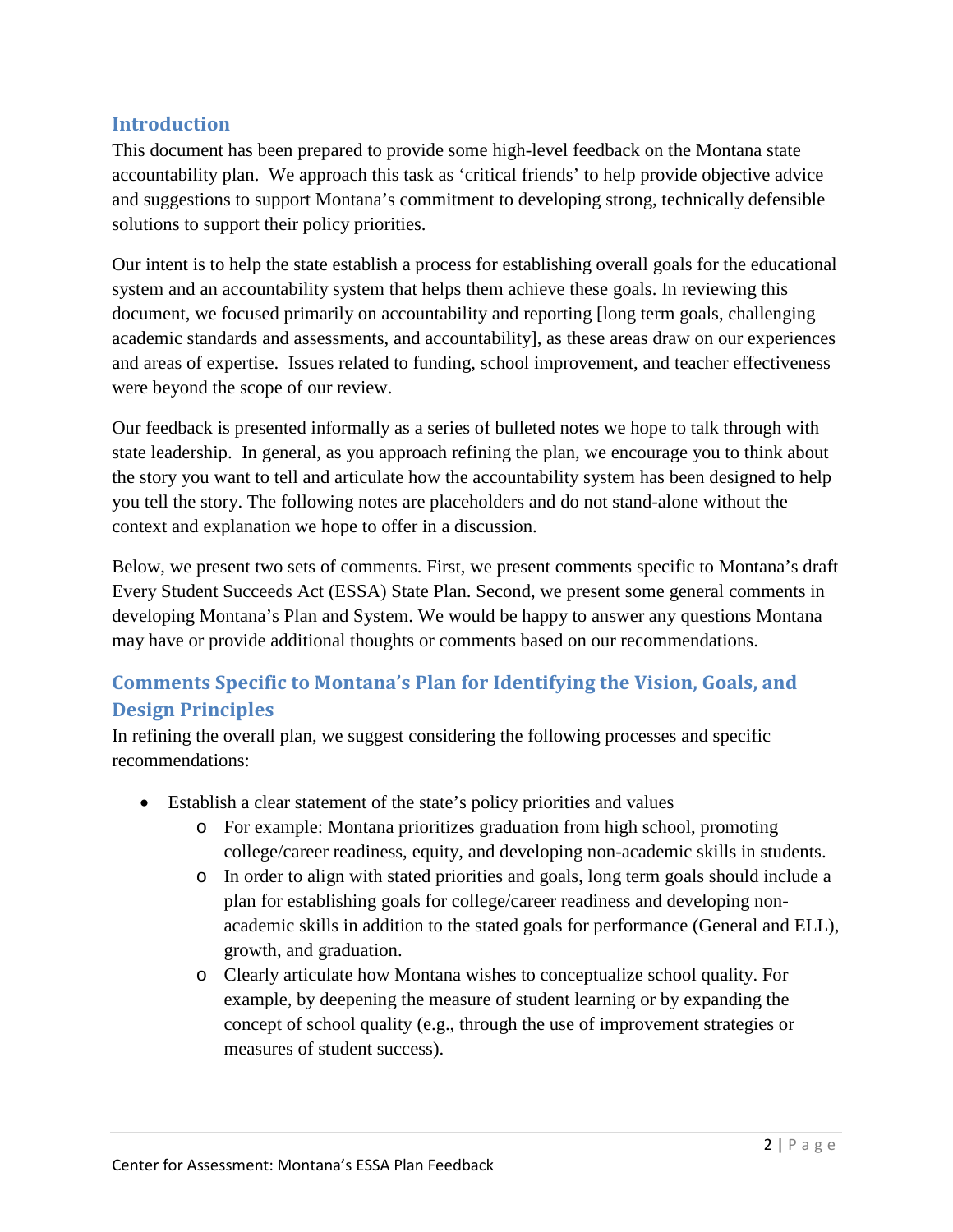- Clearly articulate long-term goals and how they are related (if at all) to how schools are classified annually.
	- o The plan proposes performance and improvement goals centered on statewide averages. It is unclear whether these averages are based on proficiency rates, percent of students in each performance level, scales scores, or some indexed version of performance data. It will be important to
		- Articulate how the different assessments will be used in calculating the average (SBAC, ACT, MSAA, MontCAS). Will the goals be assessment dependent or will they be combined in some fashion?
	- o Montana may want to revisit the long-term goal timelines. A three year timeline ending in 2020 might be a more reasonable short-term or interim goal. We recommend establishing a reasonable aspirational goal with an associated timeline that doesn't conflict with measuring progress toward attaining the goal.
	- o Despite the impending overturning of the regulations, there is still a need to define statewide goals (informed by historical trends) as part of the ESSA plan . Schoolspecific goals are not required to be based on statewide goals. However, it does make sense to establish school-level goals that are coherent with the statewide goals, but connected in a way that does not over identify the schools labelled as needing comprehensive support.
- Articulate the design principles being used to support these goals:
	- o What are the desired features and characteristics of the system (e.g. can be differentiated, ability to disaggregate, can be standardized, makes use of reliable measures)?
	- o How do you ensure that the design features are represented given the constraints of the data (e.g., standardization, data quality, data source)?
- Describe how the indicators conform with the design principles to support the goals of the system (e.g. subgroup performance, college and career readiness)
	- o The following are mentioned as key factors at the start of the plan but then not in any of the detailed discussions. If they are to be included in the accountability plan, then more details need to be provided:
		- Measures of college and career readiness
		- **Measures of non-academic skills**
	- o With regard to establishing long-term goals for the indicators themselves, this is not a requirement of ESSA outside of achievement, graduation rate, and English language proficiency. If the state wishes to include additional or alternative goals for indicators, this can become complex depending on how school-specific goals are related to statewide goals. How are these goals factored into school ratings, if at all? We are not advocating including indicator-based goals as part of schoolwide ratings. If, however, there is of interest to do so, be careful that the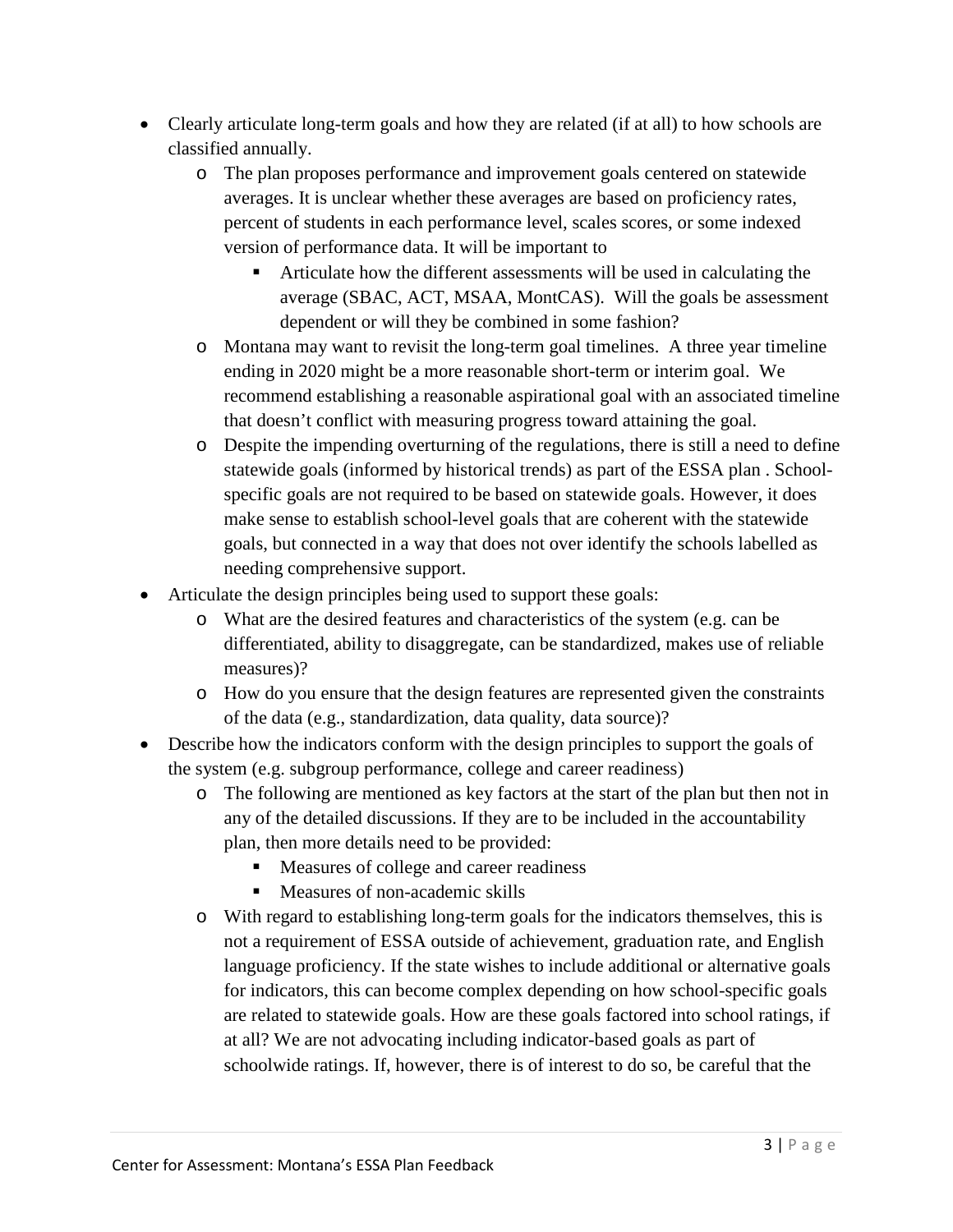indicator goals aren't in conflict with statewide goals and that the indicator goals do not create a trigger to over-identifying schools.

o For the EL goals, are the increases from baseline (i.e., 45%) based on historical increases in data or research? The advisory group may have referenced information that provides a rationale for this level of expected improvement. If so, it would be good to reference this to proactively describe to stakeholders the reasoning behind the increases. Additionally, we recommend comparing the desired increases to the WIDA Consortium data that has been compiled on ACCESS 2.0 to evaluate whether or not the increases are attainable.

#### **Comments Specific to Montana's Plan for System Indicators and Aggregation**

In refining Montana's accountability system for annual differentiation, we suggest considering the following processes and specific recommendations:

- Provide a clear explanation of how the indicators are being measured (e.g. percent proficient, growth percentiles, credit accumulation, percent of chronic absenteeism).
	- o We recommend adding additional details of the specific calculations that will be conducted when you outline the measures. For example, how will ELL progress be defined? How much change will be deemed acceptable?
	- o More generally, specify the metrics associated with each of the indicators. It is recommended that the quantification approaches balance the ability to communicate what each indicator means to the public with the ability to differentiate schools. For example, proficiency rates may not result in sufficient differentiation, especially with the more challenging Smarter Balanced assessments. If this is the case, it may be more appropriate to use the percent of students in each performance level with some form of weighting. However, this would require clear communication to stakeholders (especially educators and parents).
- For academic achievement it is unclear whether the state plans on using scale scores, proficiency rates, performance level counts/indices, or some other metric. In addition to the technical quality of the measure, the selection of the achievement measure should also consider the information you are trying to convey to stakeholders.
	- o If the state opts to use scale scores in the system, it should be approached cautiously. Scale scores, let alone changes in scale scores can be very difficult to understand and interpret because there is no comparison for educators to reference. Additionally, it is easy to lose sight of proficiency expectations when using scale scores. Thus, it may be more important to include some link to goals when using scale scores or conscientiously report percent proficient alongside scale scores.
- With regard to growth, the state should consider the information gained from a model and the technical qualities of the model. General recommendations are made in the next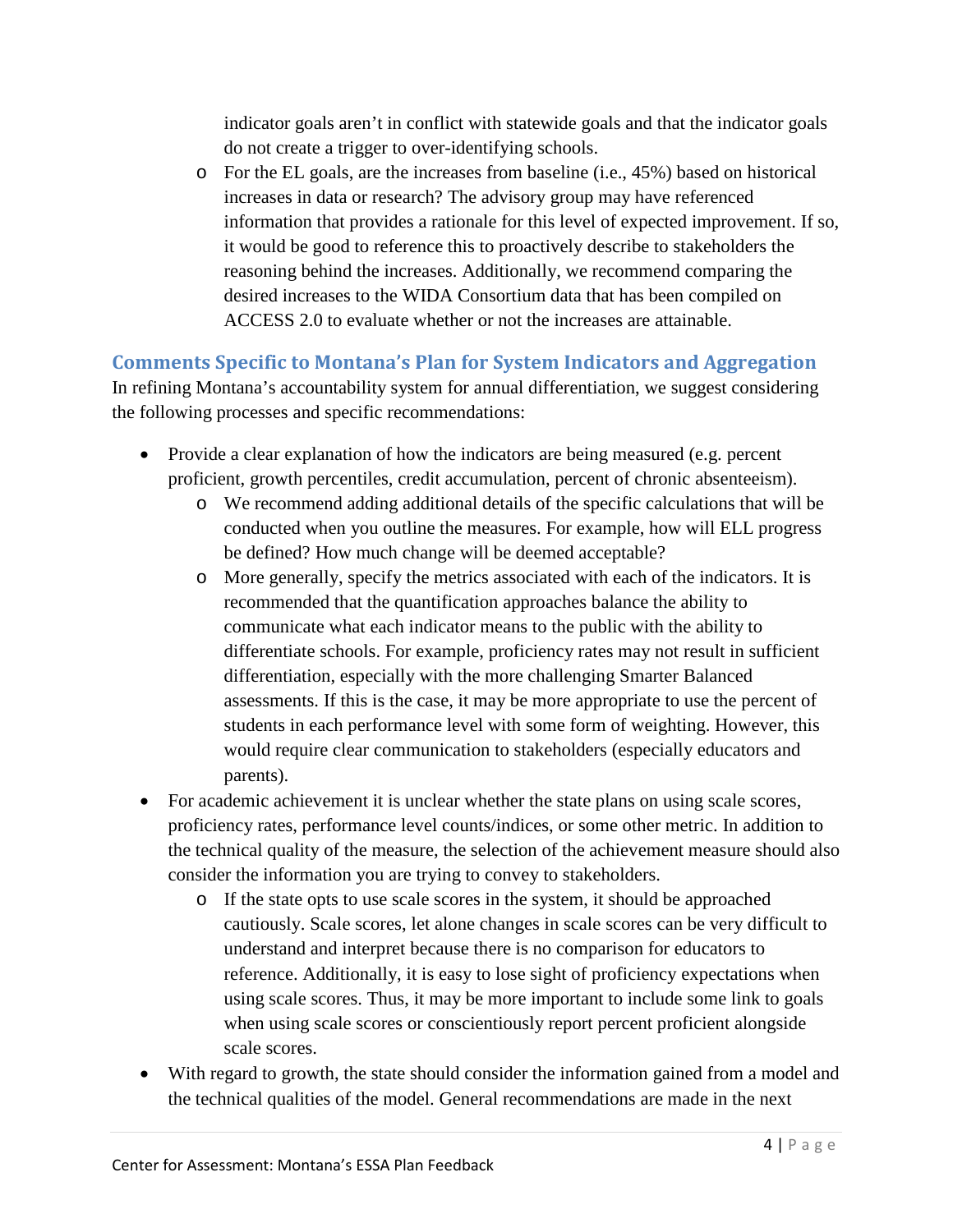section of the document, but given that Montana's plan alludes to the use of growth rates; we present two specific recommendations:

- o Assuming the stakeholders wanted to expand the conceptualization of academic performance, the progress indicator should be compared to the academic indicator to ensure there is a sufficient degree of unique information that is provided. That is, the growth indicator should not be too correlated to the academic achievement indicator to help maximize differentiation in the classification system. Rate changes, especially if articulated as trajectories toward proficiency, may be highly related to academic achievement. However, if the stakeholders wish to make that a priority, then the weighting should be developed so that achievement and growth aren't overloading the system.
- o Additionally, examine the stability of growth rates (e.g., best fit lines) to determine the volatility in growth rates of schools over time. Estimates of rates may not be very stable until there are multiple (i.e., 4 or 5) years of data to establish a growth rate. Other growth approaches may be more stable and provide similar inferences of student growth.
- For the School Quality/Student Success indicator, School climate has emerged as an indicator of interest in a few states for ESSA planning. We present a few ideas to consider:
	- o The consideration of how school improvement plans are being implemented or are viable is critical to the successful use of climate data. While climate data may be a measure of interest, it may be premature to use it as a high-stakes measure. This is based on the need to have an explicit theory of change or action at the school level to effectively use these data to drive change, which is reliant on the supports, resources, and conditions on the ground level (e.g., quality of the school's leadership team or school culture to collect, interpret, and act upon data).
	- o The acts of collecting, interpreting, and acting upon data (e.g., climate data) in a systematic fashion can be made explicit through school improvement plans that are focused so they are not arduous, but encourage schools to think through the links between the data, behavioral changes, and eventual outcomes.
	- o The consideration of school improvement plan viability is naturally tied to this, but quantifying this with rubrics should be tested to ensure the process can be done systematically, can be replicated, and is defensible without the need for an unreasonable amount of resources (e.g., staff and time).
- The state should provide additional details of how the measures are being combined in a way that is supported by the measurement, consistent with the design principles and aligned with the overall goals of the system (e.g. weights, decision rules for combination, reporting).
	- o The plan outlines the measures under consideration but is silent on the process that will be followed to determine the specifics.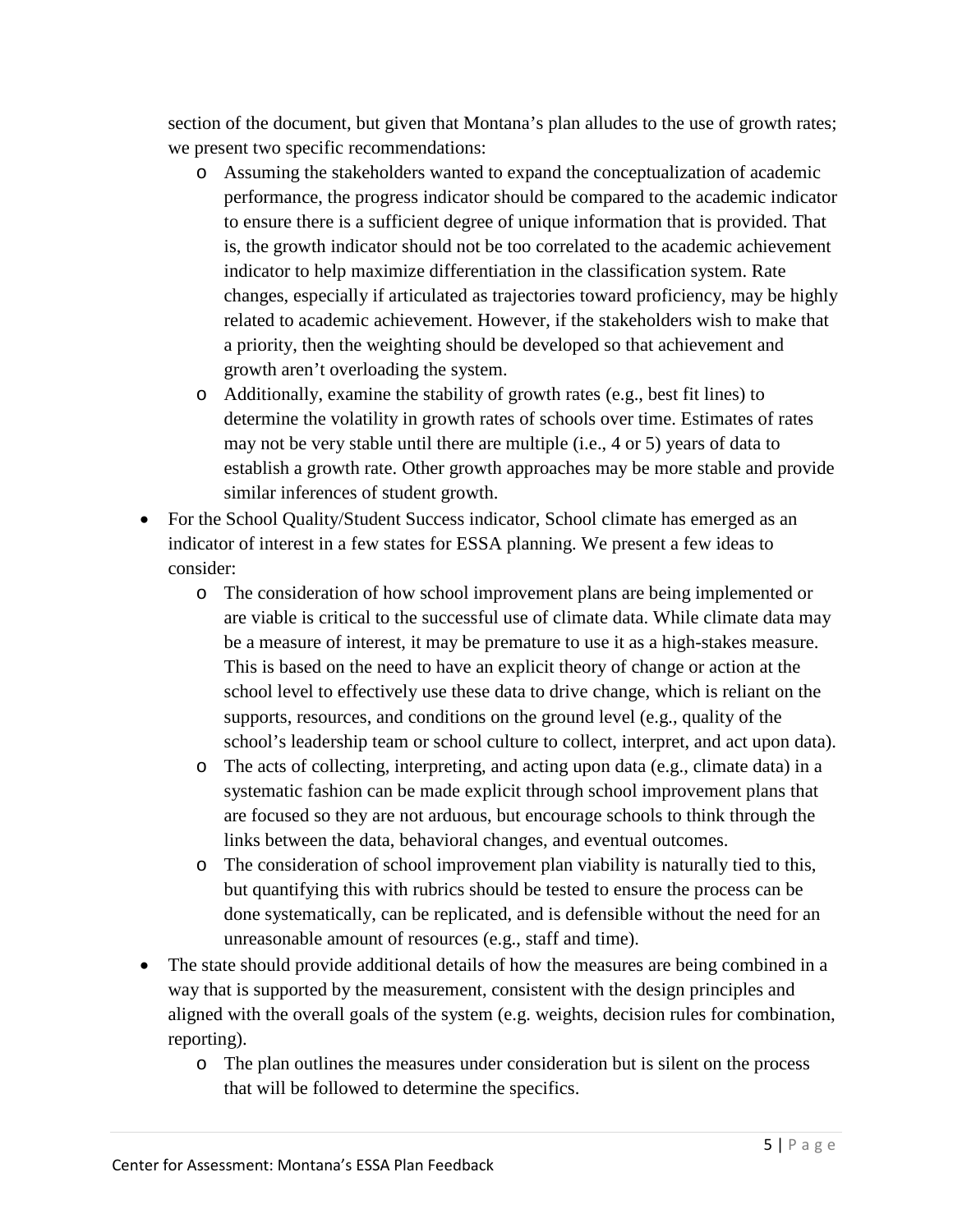- o Montana should try to balance the technical quality of the metric to differentiate with the ease at which stakeholders can interpret the metric.
- o The state might also consider supplementing the differentiation indicators with others that are used in a lower stakes reporting. This can honor some of the stakeholders' recommendations (e.g., using school climate data) without overloading the differentiation system in terms of complexity and areas of focus. Additionally, it may help educators and administrators see the intended links between lagging (i.e., outcome) data and leading indicators that may inform improvement practices.
- For those schools that are below 95% participation rate, it may worth considering differentiating targeted support schools from those schools that are targeted support for participation rate. This can help with differentiated improvement strategies that are specific to the needs of the school.
- When identifying schools for Comprehensive Support and Improvement (CSI) and Targeted Support and Improvement (TSI):
	- o The state should consider how the identification process for CSI and TSI schools aligns with the annual classification/differentiation system. For example, if the system is an index, it may be tempting to identify the lowest 5% Title I schools on the lowest index scores, but that may result in a host of non-Title I schools not being identified despite their underperformance. Alternatively, CSI schools might be identified using a standalone process that is based only on Title I schools and using a subset of indicators from the accountability system.
- The CSI identification process will have implications on the TSI identification process. Because of this, the state should model the TSI identification process using data-based simulations to determine the impact of decisions.
- Develop a plan to set performance expectations for schools:
	- o Will any expectations be set beyond the specific federal requirements? Will schools be given scores? What interpretations of those scores will be appropriate? How will these relate to what you are trying to accomplish for education (the theory of action).
	- o Clearly defining and following a process will establish a defensible rationale for developing school-level expectations and improvement targets.

### **General Comments in Developing the Plan and System**

We offer the following general advice to inform the state's decision-making for the system's indicators:

• Consider the level of inference with respect to the state's priorities and goals. For example, some indicators are easily collected and reported but they are low inference with respect to the attribute you want to measure (i.e., data that typically provide a count of something but do not reflect a deeper construct like engagement or climate).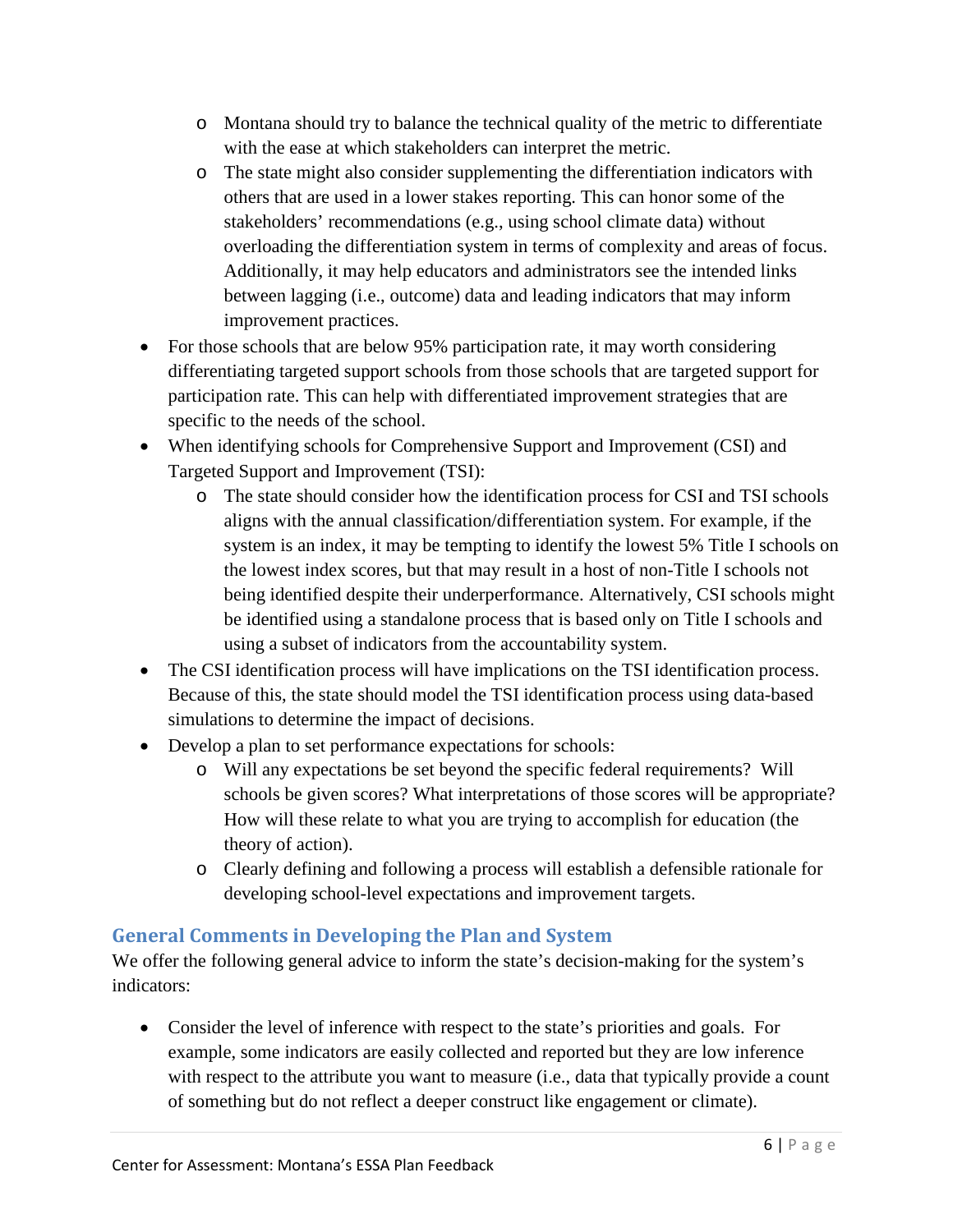- Consider the potential for corruptibility of an indicator and how the system will guard against that. For example, school climate surveys may be corruptible if safeguards are not put in place.
- Consider the ability to operationalize the measure (e.g., data collection and burden, ability to disaggregate for all subgroups (anonymized survey data, for example, cannot be disaggregated)).
- Consider the technical characteristics of each indicator. Can each indicator be measured in a reliable and valid manner? Can adjustments be made to the measures to increase or improve the reliability and validity?

We offer the following general advice in **selecting the specific indicators**:

• Growth: there is no single correct approach to growth or method that stands-out as the 'gold-standard.' The decision regarding which analytic approach to adopt should be informed by many characteristics, many of which are discussed in the following paper by the co-author of these recommendations:

[http://www.nciea.org/publication\\_PDFs/CCSSO\\_Growth\\_Resource.pdf.](http://www.nciea.org/publication_PDFs/CCSSO_Growth_Resource.pdf) Montana should consider at least the following:

- Ability to support the technical properties and assumptions underlying of the growth model
- The context and purpose for measuring growth
- The desired model characteristics (e.g., result in a measure on the reportable scale, tolerant of missing data, resilient).
- Ease/ clarity of interpretation
- Ease of implementation
- Some specific technical attributes that should be taken into consideration:
	- o Good model fit and minimal error of growth estimates
	- o Low correlation with prior year status
	- o Stability of outcomes year to year
	- o Demonstration of relatively similar distributions of growth scores for factors that should not be strongly tied to growth (e.g. ED, SWD, school size etc.)
	- o Minimal floor/ ceiling effects (which are often more strongly associated with the test than the growth estimate)
- EL progress: We have seen states employ various models, but think those that incorporate growth to standard are very promising. It's worth emphasizing that linear growth is likely not realistic (expecting the same group for a newly arrived lower performing student as for a nearly exited student).
- School/ quality student success (SQSS): We are seeing many states select credit accumulation as an option and we agree this is a promising alternative. There are also a number of excellent documents that have been written on selection/ validation of SQSS in recent months. Our colleagues Erika hall authored a paper available here: [http://www.nciea.org/publication\\_PDFs/CCSSO\\_SQSS\\_Brief.pdf](http://www.nciea.org/publication_PDFs/CCSSO_SQSS_Brief.pdf) which we think could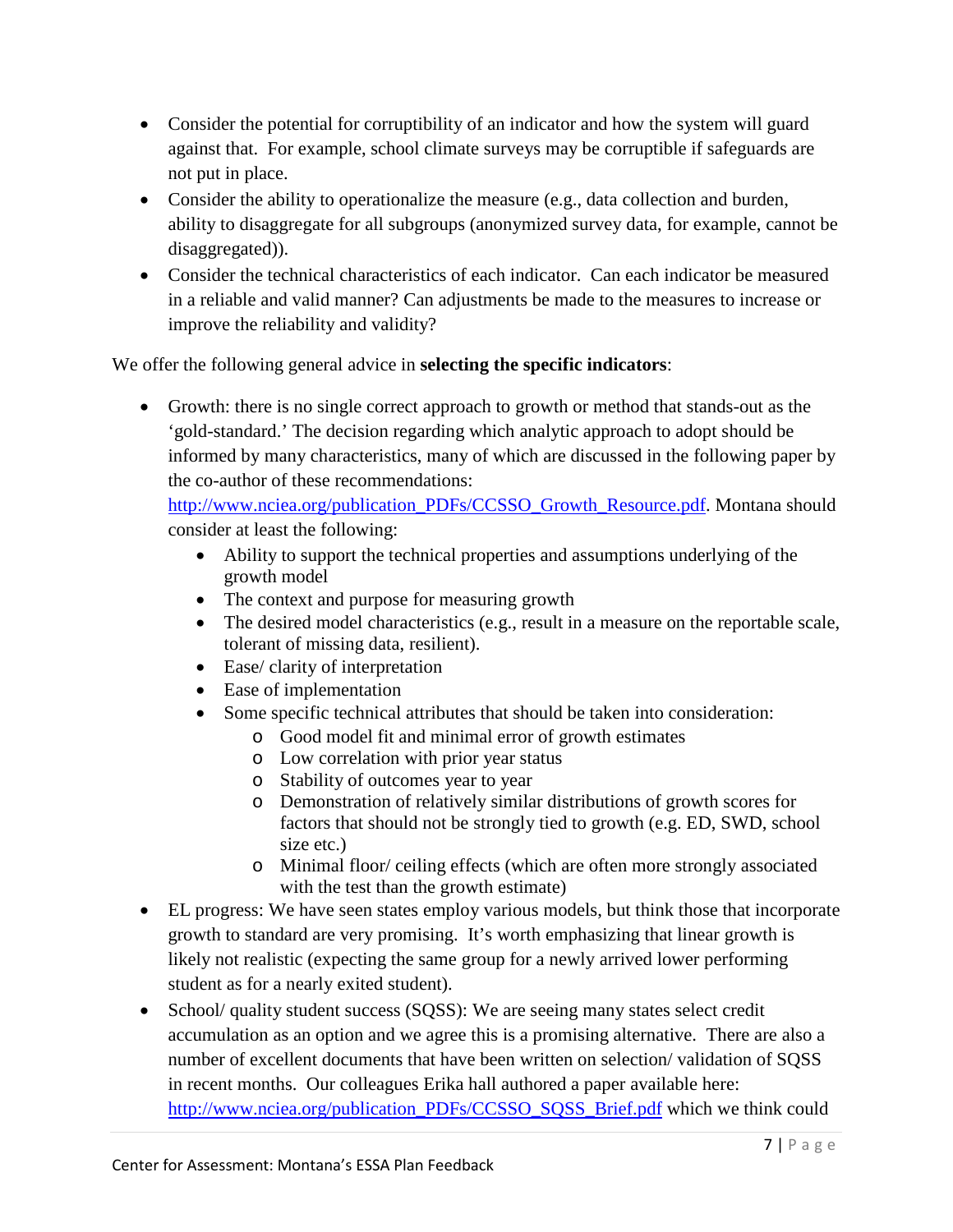be helpful.

- Career ready indicators: We think promising alternatives that many states are exploring include:
	- o Assessments of college/ career readiness
	- o Course credit accumulation
	- o Completion of pathway especially with and/or industry or  $3<sup>rd</sup>$  party certification
	- o Co-curricular learning experiences
	- o Post- secondary accomplishments

We offer the following general advice with regard to **weighting**:

- Consider the intuitiveness of the system. The accountability system should be explainable, transparent, and the aggregation methods should align with the measures. There is a need to balance the ability of system to adequately and validly (based on your intended outcomes of the system) differentiate schools and incentivize behaviors based on a clear understanding of the indicators and reporting.
- Typically, this would be a judgment based process but it should be evaluated with impact data.
- We recommend the following process to help define expectations:
	- o Define what an "ideal" school looks like.
	- o Identify a sample of schools that should in theory be high on the "ideal" continuum, a sample of schools that have some but not all of the highly valued characteristics, and a sample of schools that are struggling.
	- o Calculate scores for each of the schools
	- o Explore different weighting models
	- o Select the weighting model that
		- Corresponds to scores most aligned with the stated goals.
		- Adheres to the law
		- **Emphasizes the indicators that are most important to the state**
		- Is not biased against certain school profiles.
			- For example, one would want to see if schools that serve high percentages of students in poverty have access to favorable outcomes. If not, that may signal the model is not well specified. Note: we don't suggest the distribution of performance is equivalent for high/low poverty schools, only that there should be some proof of concept that schools with various demographic profiles have access to favorable outcomes.

We offer the following general advice in with regard to business rules: